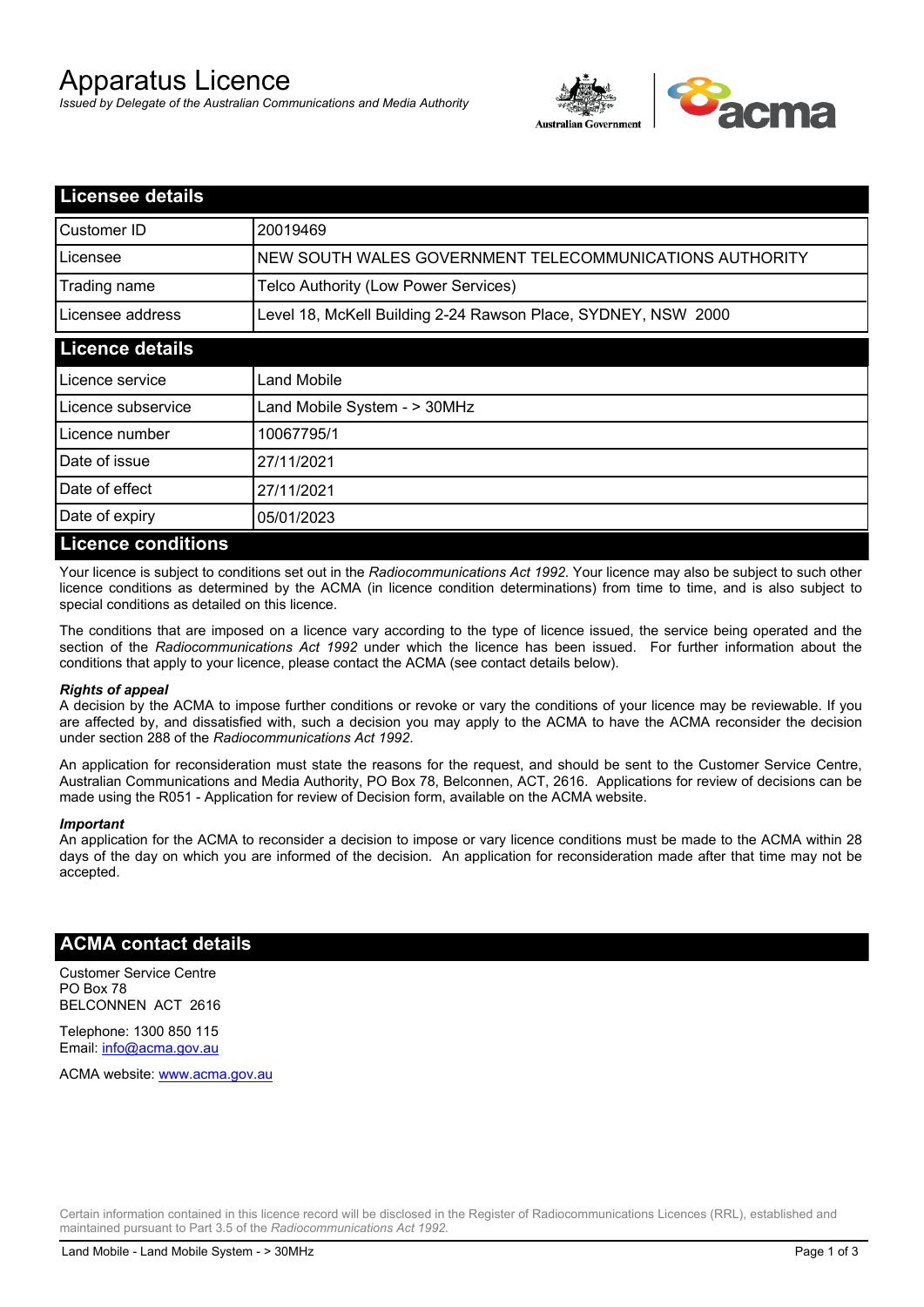# **Advisory Notes applying to licence no.: 10067795/1**

Conditions applicable to the operation of Land Mobile System station(s) authorised under this licence can be found in the Radiocommunications Licence Conditions (Apparatus Licence) Determination and the Radiocommunications Licence Conditions (Land Mobile Licence) Determination. Copies of these determinations are available from the ACMA and from the ACMA home page (www.acma.gov.au).